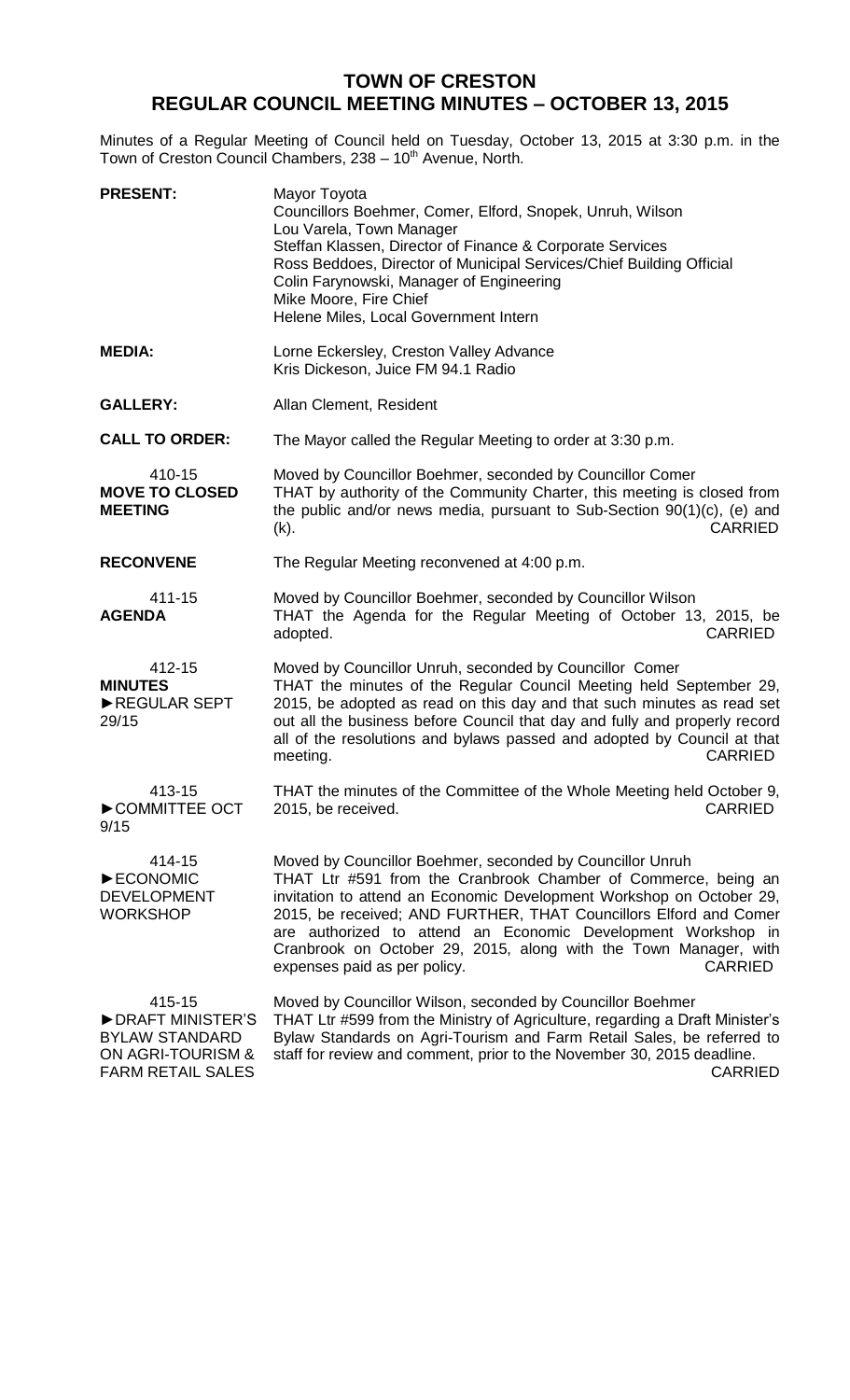416-15 ►IDF CURVE – AMENDMENT TO DRAINAGE BYLAW #1417 Moved by Councillor Boehmer, seconded by Councillor Comer THAT Ltr #603 from the Manager of Engineering, regarding Development of Intensity – Duration – Frequency Curves (IDF) for the Town of Creston, be received; AND FURTHER, THAT staff prepare a draft amendment to Drainage Bylaw No. 1417 for Council's consideration, incorporating the following: a) Delete – Standard Drawing S-13 'Rainfall Intensity Curves'; b) Add – Figure 5: Projection Period 2010-2039 from the report 'Development of IDF Curves under a Changing Climate'; c) Add – Figure 6: Projection Period 2040-2069 from the report 'Development of IDF Curves under a Changing Climate'; and, d) Add- Figure 7: Projection Period 2070-2099 from the report 'Development of IDF Curves under a Changing Climate'. CARRIED 417-15 ►STRATEGIC DOING TRAINING Moved by Councillor Snopek, seconded by Councillor Wilson THAT Ltr #607 from the Columbia Basin Rural Development Institute, regarding 'Strategic Doing Training' for economic development, be received. CARRIED 418-15 **►**WEST CRESTON FIRE SOCIETY EQUIPMENT DONATION Moved by Councillor Unruh, seconded by Councillor Comer THAT the verbal report by the Fire Chief, regarding the donation of equipment from the West Creston Fire Society to the Creston Fire Rescue, for the duration of the Creston Fire Rescue fire protection contract in West Creston, be received. The contract of the contract of the contract of the contract of the contract of the contract of the contract of the contract of the contract of the contract of the contract of the contract of the cont **BYLAWS** 419-15 ►BYLAW NO. 1829 (ADOPTION) Moved by Councillor Unruh, seconded by Councillor Boehmer THAT Drainage Amendment Bylaw No. 1829, 2015, be adopted. CARRIED 420-15 ►FOLLOW UP ACTION LIST Moved by Councillor Snopek, seconded by Councillor Elford THAT the Regular Council Meeting Follow-Up Action List, as of September 29, 2015, be received. CARRIED 421-15 ►COMMITTEE OF THE WHOLE AGENDA Moved by Councillor Boehmer, seconded by Councillor Snopek THAT the Regular Committee of the Whole Meeting agenda, as presented,<br>cARRIED be received. **NEW BUSINESS** 422-15 ►SMALL BUSINESS WEEK Moved by Councillor Elford, seconded by Councillor Unruh THAT the verbal request from the Creston Valley Chamber of Commerce, for a donation towards a Small Business Week breakfast, be received; THAT Council approves a donation of \$150 from Council's Discretionary Funds, to the Creston Valley Chamber of Commerce, to co-sponsor a Small Business Week breakfast on October 22, 2015; AND FURTHER, THAT Councillors Comer and Wilson represent Council at the Small Business Week breakfast, using the two complementary tickets which accompany the sponsorship package. The sponsorship package. **REPORTS OF REPS.** ►CLR BOEHMER Councillor Boehmer reported on his attendance at the Community Directed Youth Fund –Community Advisory Committee meeting, Columbia Basin Alliance for Literacy- Reach A Reader event and the Committee of the Whole – Economic Development Service 108 meeting. ►CLR COMER Councillor Comer reported on her attendance at the Columbia Basin Alliance for Literacy- Reach A Reader event, Creston Valley Wildlife Management Area meeting, the Special Committee of the Whole meeting on Development Cost Charges and the Committee of the Whole -Economic Development Service 108 meeting. ►CLR ELFORD Councillor Elford reported on his attendance at the All Candidates Forum, the Ducks Unlimited meeting, Columbia Basin Alliance for Literacy- Reach A Reader event, Aging in the Kootenays Workshop, the Special Committee of the Whole meeting on Development Cost Charges and the Committee of the Whole – Economic Development Service 108 meeting.